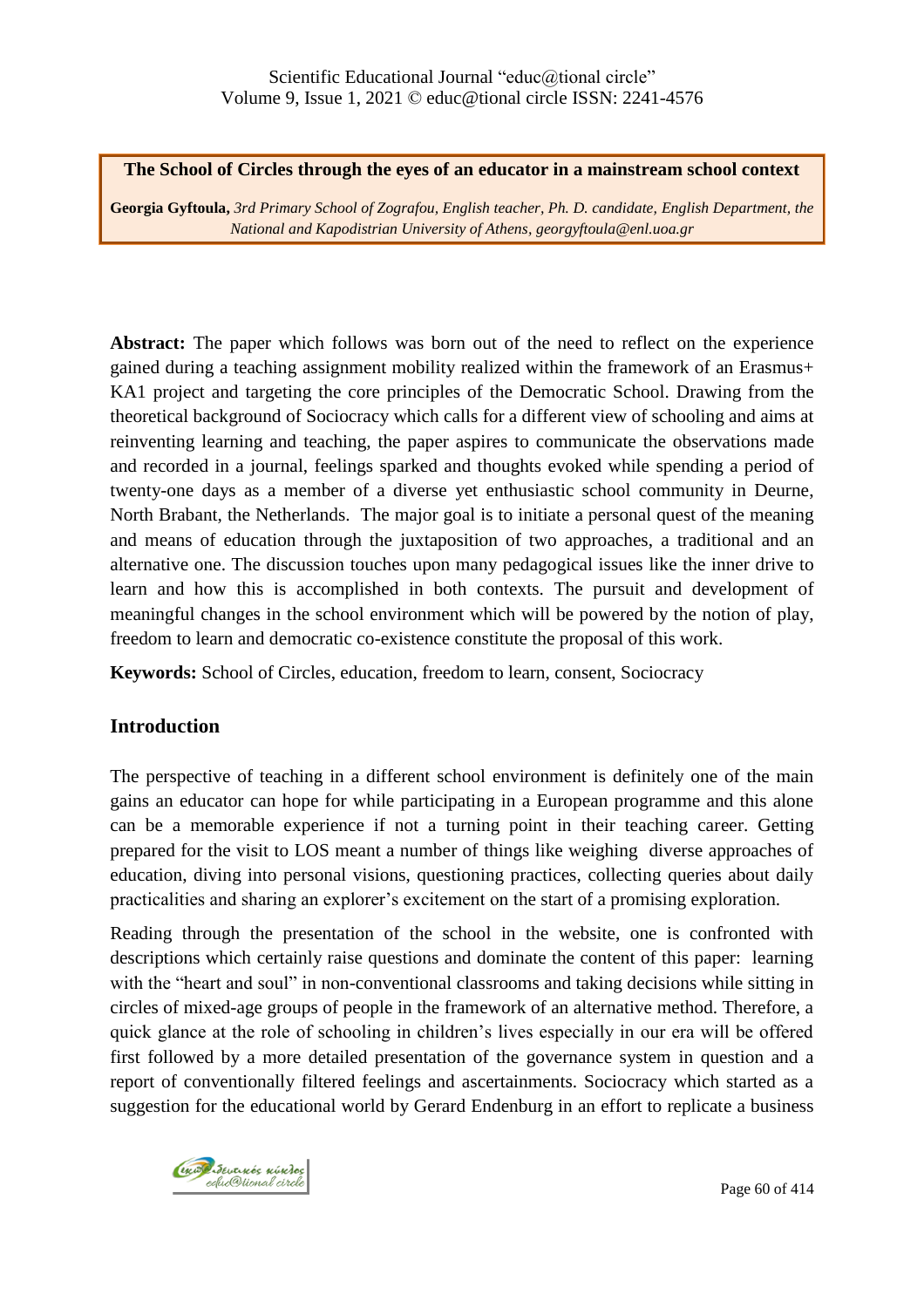administration system (SociocratischeKringorganisatieMethode) long after the term was coined by a philosopher<sup>1</sup>, will be in focus.

## **1. On the way to school**

What connects children in Mesopotamia of 3000 BC with those of feudalist Europe of the Middle Ages and their peers in a missionary school in Kenya of 2020? It is the common, long-lasting experience of schooling, a period in their life usually running in parallel with their childhood and early adulthood years and playing a vital role in the shaping of their personality and the social structure they are part of. The school institution has always sought ways to instill knowledge, preserve past behavioural norms and regulate new ones by teaching children even "how, when, where, and for how long to laugh" (Parvulescu in Grosvenor, 2012). Schools have also been held responsible for people"s well-being and quality assurance, they have been addressed with demands for greater efficiency and at times they have been charged with failing to increase innovation and creativity (Craft, 2006). Closely connected with political, economic, and social factors (McLaren, 2016) school systems around the world have undergone reforms, survived innovation attacks, believed in radical promises. Still, they have been competing with their target audience in a race towards maturity and efficiency often changing orientation according to the current theories.

### **2. The School of Circles**

 $\overline{a}$ 

Inspired by the vision and work of the educators Betty Cadbury and KeesBoeke back in the mid-sixties, Gerard Endenburg developed a decision-making method the Sociocratic Circle Organisation Method (SCM), which soon expanded in organisations, business structures and education. Sociocracy<sup>2</sup> is a governance system which draws from the familiarity and routines engaged while members of a group need to take a decision. As a social construct, Sociocracy reached its current form in the 1980s and bases a lot of its potential on the people and the inbetween relations developed during a decision-making process. The belief in equality among people and their right to take minor or major decisions relating to their life and enjoy living peacefully and collaboratively with each other resembles the thinking behind any democratic

governance. Thus a sociocracy refers to governance by people who know each other, friends or allies.<br><sup>2</sup> For an introduction to Sociocracy watch the video The Operating System of the New Economy <https://www.youtube.com/watch?v=l3zFWpntExg> or visit the websit[ehttps://www.sociocracyforall.org](https://www.sociocracyforall.org/) . Concise and practical guidance to the steps one should follow in order to practice the method can also be found on Learn to Change (a non- governmental organisation which invests in human development within a frame of social justice and creative human emancipation [https://www.learntochange.eu/2018/10/14/consent-decision-making](https://www.learntochange.eu/2018/10/14/consent-decision-making-for-student-voice/)[for-student-voice/](https://www.learntochange.eu/2018/10/14/consent-decision-making-for-student-voice/) ).



<sup>&</sup>lt;sup>1</sup> From [https://www.sociocracy.info/origins-of-sociocracy/R](https://www.sociocracy.info/origins-of-sociocracy/)etrieved July 13, 2020: The idea of a sociocracy began with French philosopher and sociologist Auguste Comte. Sociology was a new science, the study of people in social groups. The root word for both sociology and sociocracy is the Latin, socius, which means a friend, an ally. People who know each other and are members of the same group or society. The suffix -ology means "the study of" as in archeology, psychology, etc. The suffix –ocracy refers to a particular form of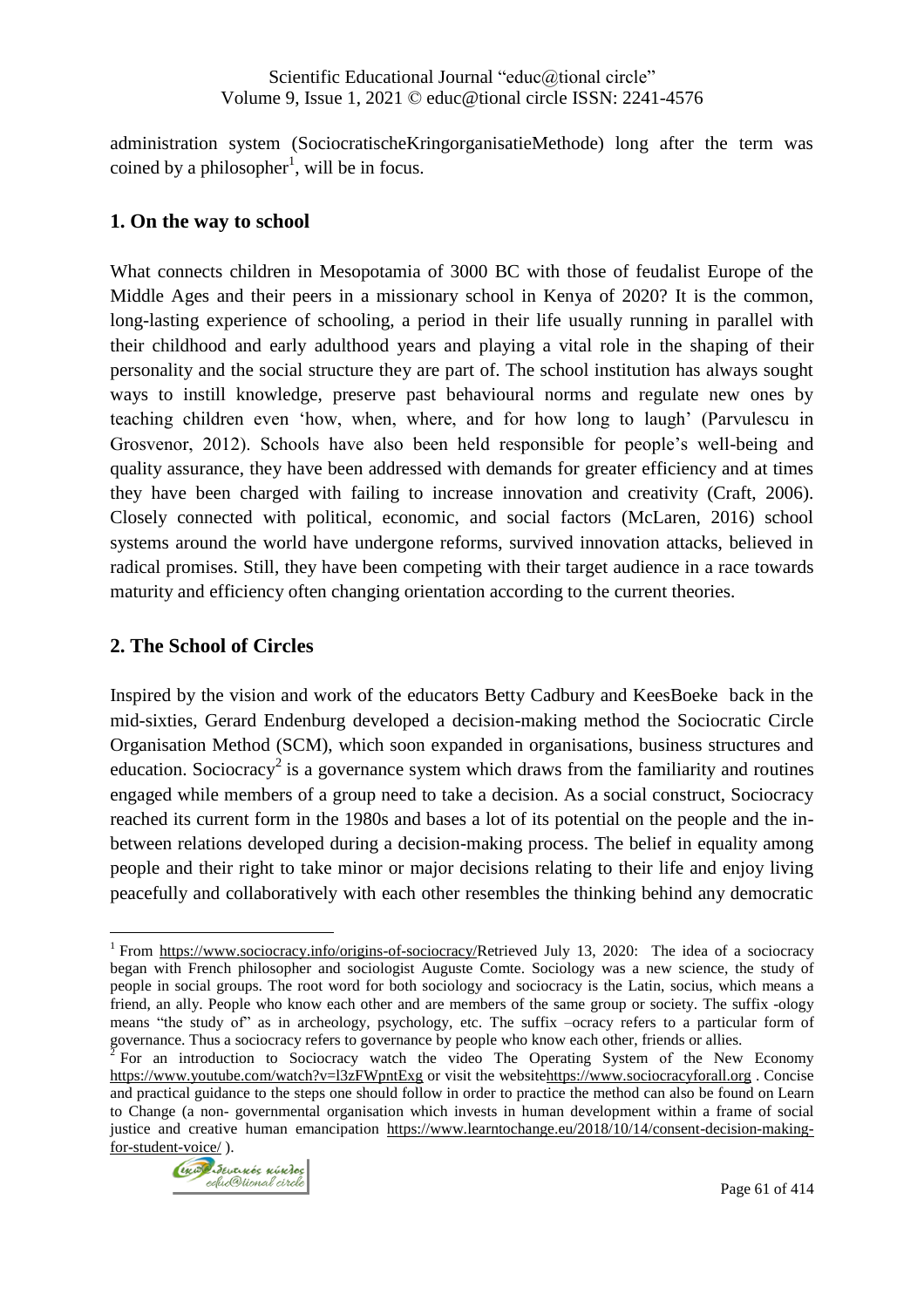governance system. The difference lies in the fact that Sociocracy goes even deeper, suggesting consent instead of majority and sharing leadership and power instead of preserving it in the highest ranked positions (Rau & Koch-Gonzalez, 2018).This is what Image 1 depicts below.



*Image 1.Moving forward with everyone included (from [https://www.sociocracyforall.org](https://www.sociocracyforall.org/) )*

This transfer of leadership and joint decision making happens through a system of interconnected domains, the so called "circles". Participants join and work in small circles (and sub-circles) which focus on certain areas of a wider issue before they all join in the big circle (super/parent-circle) and work on the final decision. Circles are there to ensure that certain changes happen during the decision-taking process: talking takes place in rounds and it is not monopolized, listening gets more important than speaking, moving forward in joint forces crosses the line before polarizing manners. To ensure all these will happen, circle participants follow certain steps. Preparatory work is made with people working on a reasoned framework for presenting their proposal. Having understood every aspect of the proposal is in the main interest of this stage so that everyone is in the position to contribute to it with suggestions for improvement, thoughts and feelings about the way this affects the future of the whole group, answers and clarifications on possible objections or hesitations no matter how small they are. As soon as everything is clear, participants express their consent in turns and the decision enters the implementation stage.

The Sociocratic method is followed in schools around the world. From Sudbury in the US and Summerhill in the UK to the group of Democratic Schools in the Netherlands, the members of the EUDEC family in Europe, the Australasian Democratic Education Community ADEC in the east. Although school institutions which operate according to this organizational structure belong to the alternative schooling spectrum and depend mainly on private funding, an interest in the qualities they can bring to students' lives becomes apparent and even stronger in the light of inadequacies conventional education leaves unhitched.

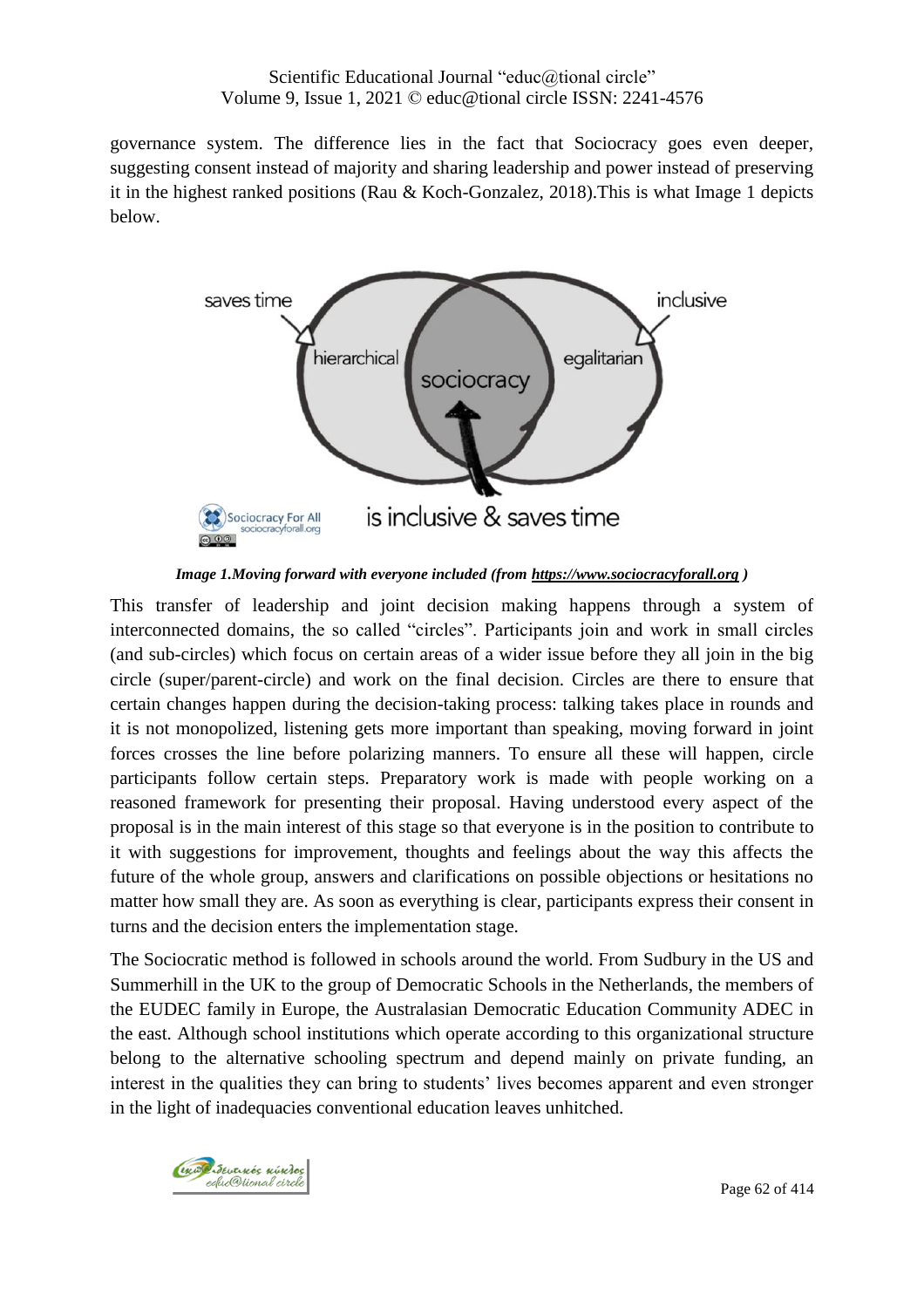# **3. Teaching and Learning at LOS**

### **3.1 The premises**

*"I arrived at LOS at noon. A kind local offered to drive me to the school and on the way he informed me that the building the school is housed in today used to be a restaurant some years ago. Indeed, the former use of the place was still evident. Spacious and sunny with a big lawn-covered garden with trees, it quickly made me visualize it full of customers who were surely enjoying their food and surroundings in what could be a Michelin star winning diner. … In a nutshell, the place looked more of a big country house inhabited by many excited campers rather than youngsters of the attitude we expect to meet in schools …"*

People say the first impression counts the most. Researchers have also validated the impact of aesthetics on the emotional and cognitive development of humans (Moore, 1994; Nicholson, 2012; Weinstein, 1987; Wohlwill& Heft, 1987). LOS surely managed to capture my attention with its elegant and comfy interior and drive my thoughts towards the first question:

How much do surroundings contribute to the mission of a school institution? What is the ideal home for people"s body so that their mind and soul inhabit fertile grounds for imagination and creativity?

Living half of your day and moving around a building which caters for your right to decorating and enjoying your own private space , your needs for comfortable, home-like and of high aesthetics surroundings justify what is declared in relevant literature: whatever children do and accomplish cannot be seen in isolation from what surrounds them (Tanner, 2013). Children at LOS seemed to enjoy and respect this freedom and their daily routine was a proof that this respect was translated into action: they were responsible in turns for keeping the place clean and tidy for the next day and this is something we are not used to witnessing in our schools.

*"The extra big kitchen is a place to be used for preparing and enjoying food, chatting, organizing activities and spending time. Next to it, there is an entertainment and sports room where students can use to play the billiards, listen to music, practice indoors sports and dance. The rest of the ground floor is full of meeting corners which host the school circles, one for every subject/activity taught/done. Almost every room had access to the garden a patch of which was occupied by a group of students and where work was in progress: the building of a tree house was of vital importance to the three boys I met there struggling with tree logs and wooden sticks. Four big tree trunks create a climbing lessons pit on the other side of the garden while the shadow of the trees and a swing rope is at everyone's disposal."*

Learning can happen everywhere life is. From the schools at the forest (O" Brien, 2009) to recent calls for outdoor learning (Dyment, 2005; Harvey et al., 2020; Hoffman et al., 2007) experience generates learning in a powerful way (Kolb, 2014; Lewis & Williams, 1994). I noticed it happening while watching the children chatting in the kitchen, negotiating over a

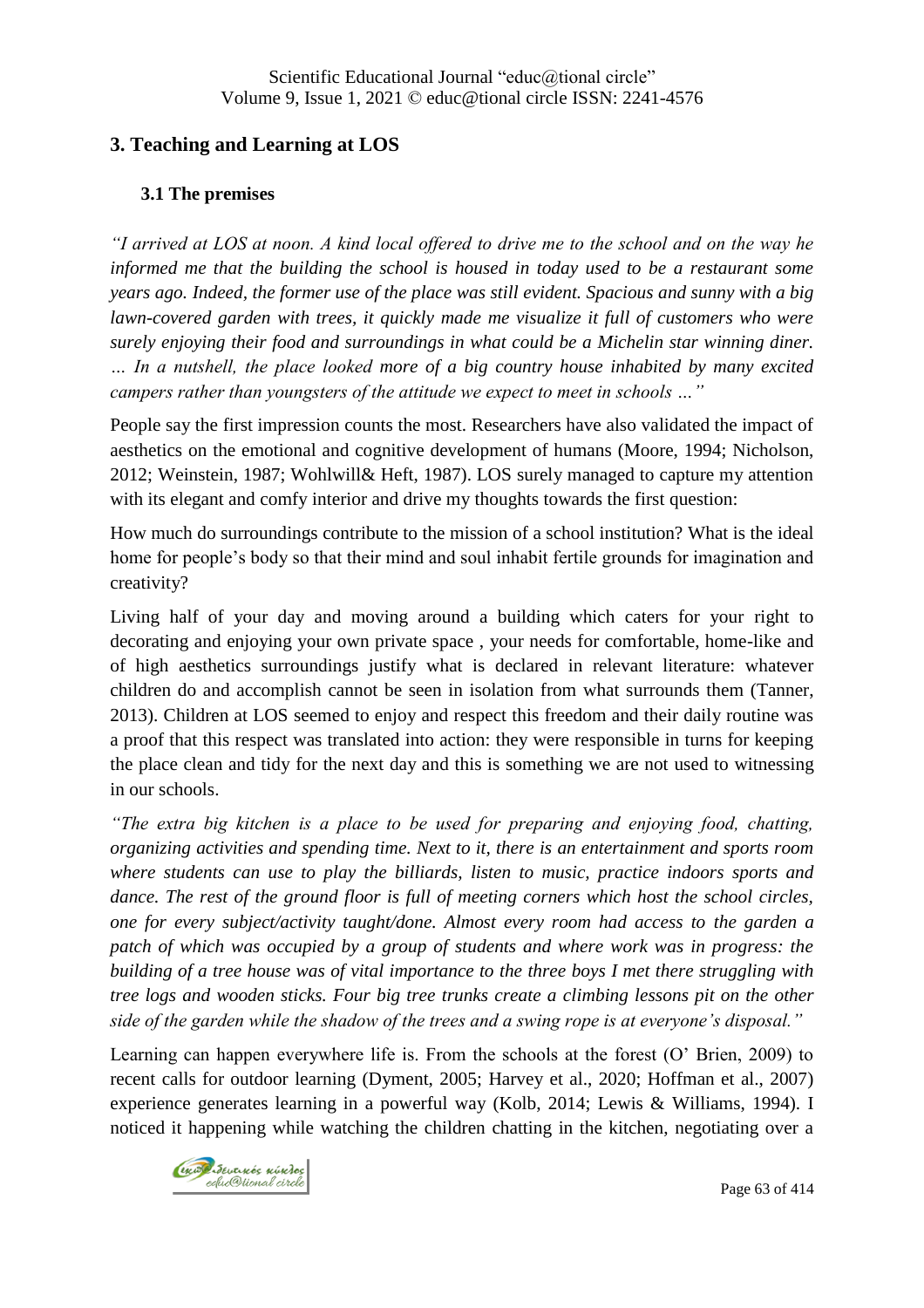computer in the comfort of a sofa, challenging the rules of a game in the garden, discussing over the analogies of ingredients in the kitchen or operating a vacuum.

# **3.2 The people**

*Soon I was invited to attend a small teachers' circle on the grass, a meeting which started by everyone taking turns to speak without being interrupted and finished by everybody's consent to the decisions taken and the usual meeting minutes keeping on a two-page document which as I was told was to be reproduced and filed in a digital form, too.*

I called them teachers but soon I was advised to use the term "coaches" instead. Begeleiders (Dutch version of mentor, leader, coach, guide) in a School of Circles share the same vision of education which makes it an extraordinary starting point and probably a common ground we often miss in our traditional school environments. These people are convinced that learning happens when humans feel the need for it and they start turning motivation into action. This takes time, and that is why children should be left alone to realize that moment. Meanwhile, the coaches' duty is to provide them with opportunities and stimuli, to expose them to real life situations so to favour their inner search for identity and mission. When worries about the way to handle a possible delay of this revelation moment were expressed (a state which in most educational systems is expected at the age of six or a bit later) and how schools of this type make sure that they all accomplish this task in due time, this is what came as an answer:

"…. *You saw our students and us taking part in circles where all decisions are taken. Before having these meetings, we hold training sessions about the way we should all behave and act and then we vote for the post of secretary. A student who didn't know how to read and write nominated himself for the job but he was turned down for time being due to his inefficiency to cope with the task. As a follow up, the student asked to be taught how to do this and writing and reading sessions were scheduled with a begeleider right away.*"

Gray &Chanoff (1986) who conducted a survey among Sudbury Valley School<sup>3</sup> graduates so that they examine whether this extended freedom and personalized readiness points for learning resulted in higher education studies and successful careers later on, they confirmed students" following successful careers. They also reported on the way the school benefited them through this right to free choice by allowing them to grow in areas such as "*personal responsibility, initiative, curiosity, ability to communicate well with people*".

How can we increase the catalytic power an educator infuses in the teacher-student chemical reaction? Which practices favourable to children's growth should educators develop while teaching?

 $\overline{a}$ <sup>3</sup> The Sudbury Valley School is a private day school located in Framingham, Massachusetts founded by Daniel Greenberg, a wide-ranging scholar who had previously taught physics and the history of science at Columbia University. His primary was to goal was to develop a place where people of all ages can feel comfortable, dignified, and free to pursue their own interests[.https://sudburyvalley.org](https://sudburyvalley.org/)

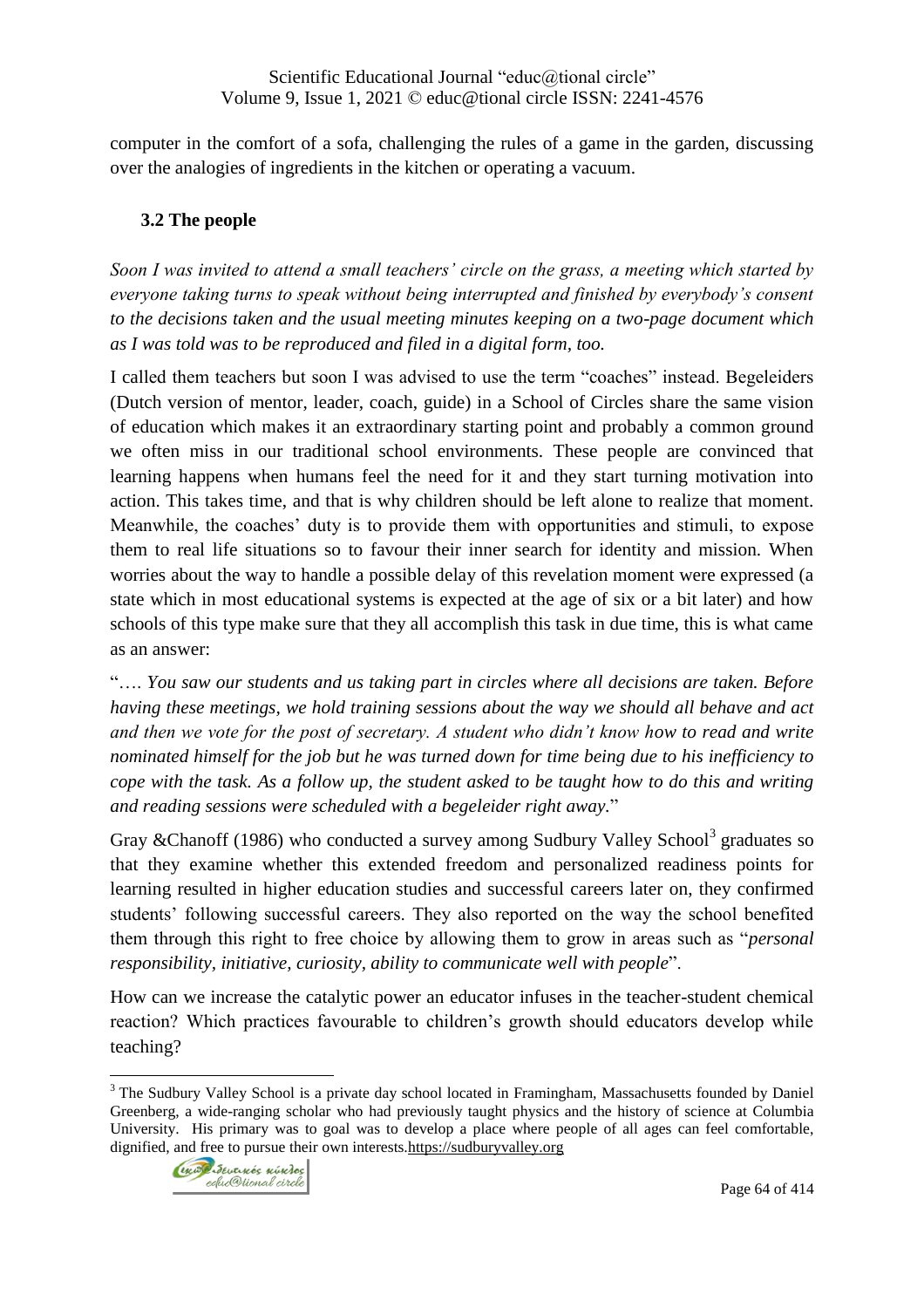Creating self-direction opportunities, fostering autonomy and democratic values which prepare children for their adult life, being close enough to be able to guide without interfering with personal choice and responsibility for it could be some of the patterns that could be followed by teachers. Buber saw the teacher as a community builder, Freire drew the attention to their political qualities and Gur-Ze"ev promoted the teacher-improviser model who encourages criticism (Guilherme& Morgan 2018). Whatever the answer, it is closely connected to the vision of education we share with other co-travelers during the journey. Is the latter somewhere close to the image of autonomous students we want in our world? Maybe the following evidence points at a starting point:

"... *I knew we were close to the end of the day when I heard the noise of vacuum cleaners and that of dishes being put in the dishwasher. By the way, the school is full of electrical appliances which children use with great ease as the message on the storeroom implies.*

*…the school is a living proof of the fact that what we call sustainable and self-organised educational institution is not a utopia. Everywhere you look you see beautiful things made of re-usable material. Lots of resources are preserved in order waiting for the next user and use. From kids' bikes parking lot to the brushes case, things echo a feeling of responsible use and respect to the people who share the premises."*

If one can discern the developing profile of a self-sufficient, responsible and creative future citizen in the journal extracts above then the answer to the previously posed question is a positive one.

## **3.3 Parents' side of the story**

*"Oscar's mum drives 80 km a day from home to school and back but at least she is certain that her boy is well taken care of and happy here. When I asked her how other parents she knows react to her decision to have Oscar here she told me that most of them acknowledge the truth of her arguments for this institution but they are unable to follow mainly due to their finances or they just wait to see if this whole endeavour will bear any fruit. While we were having this discussion, Oscar was jumping on the trampoline giving us a live proof of his mother's claims."*

In an article which captures most of parents' assumptions about their children's education, Alan White (2017), an inspired educator with long experience in traditional schools as teacher and principal, refers to a number of clichés we have all heard of, defended or followed at least for some time in our lives. According to these, what we usually display as personal qualities in our adult life is what our parents and teachers chose for us, it is dependent on the amount of hours of instruction and tests we received and it is related to the level of obedience and focus on hard work starting at a very early age. A sociocratic school"s philosophy invites parents to reshuffle the cards replacing these assumptions with others more supportive of personal decisions and 21st century-oriented beliefs about education. He claims "*As parents you are…with one foot in the past and one in the present. Your child has one foot in the present* 



Page 65 of 414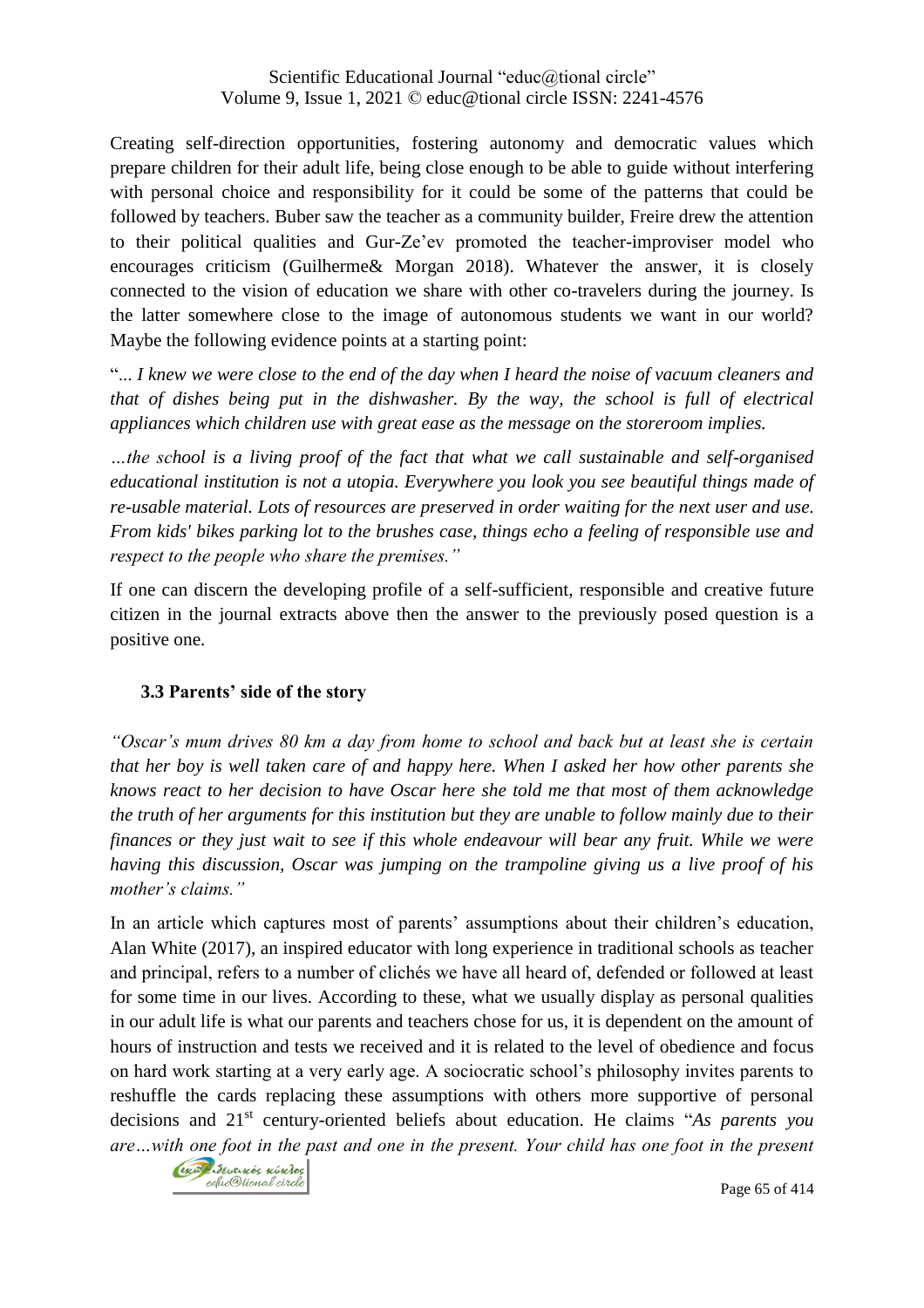*and one in the future….The experts who are currently directing the agenda for children in traditional education will be ancient history*." and one can hardly come up with a reasoned argument to confront him. We must not forget that parents themselves are products of an educational system which had been conceived and shaped in the socio-cultural framework of a period, most likely long before them, and was applied on them aiming at an outcome with little to offer to the context it would be utilized. Therefore, breaking the chain of oldfashioned and doubtful hypotheses might be the first wise thing to do. It is just another significant question seeking an answer.

Is it possible for a school to shape parents" expectations from schooling? How can schools maximize positive parental contribution to children"s development and minimize negative input?

## **3.4 What's going on in a circle?**

*"Comfortably seated on the floor, children and coaches had a white sheet of paper in front of them with their name of it. The paper went around in the circle in a clockwise mode and each person held it for a minute and put the positive qualities of the person which might be useful in case they were appointed as the chairperson of the circle meetings. When the circle was complete there was an extra minute allowed for people to add any new thoughts. Norah who can't write yet was helped by Mariken. Right after that each person took turns to read the qualities on their paper. Finally, the most important qualities were put on the big portable notice board and were discussed within the group…*

*…The first big event of the day was the circle meeting to decide on the leader and procedure of the meetings in the future. Three of the most experienced children would act as mentors for the rest of the group. All children took turns to express their feelings and opinion about the whole procedure and there were 3-4 of them who said they were not interested in participating in the meetings. These ones were asked to give a very good reason for this and their decision was respected."*

Circles are an essential part of the Sociocratic method and their function satisfies the needs for organisational effectiveness and equality between members. Buck &Villines (2007) emphasize the quality of shared-decision making by consent and not by voting, a procedure which includes a lot of feedback and the voiced will and critical thinking of all participants in a circle. A schematic representation of the procedures and work patterns taking place according to the Sociocratic method can be seen in Image 2.

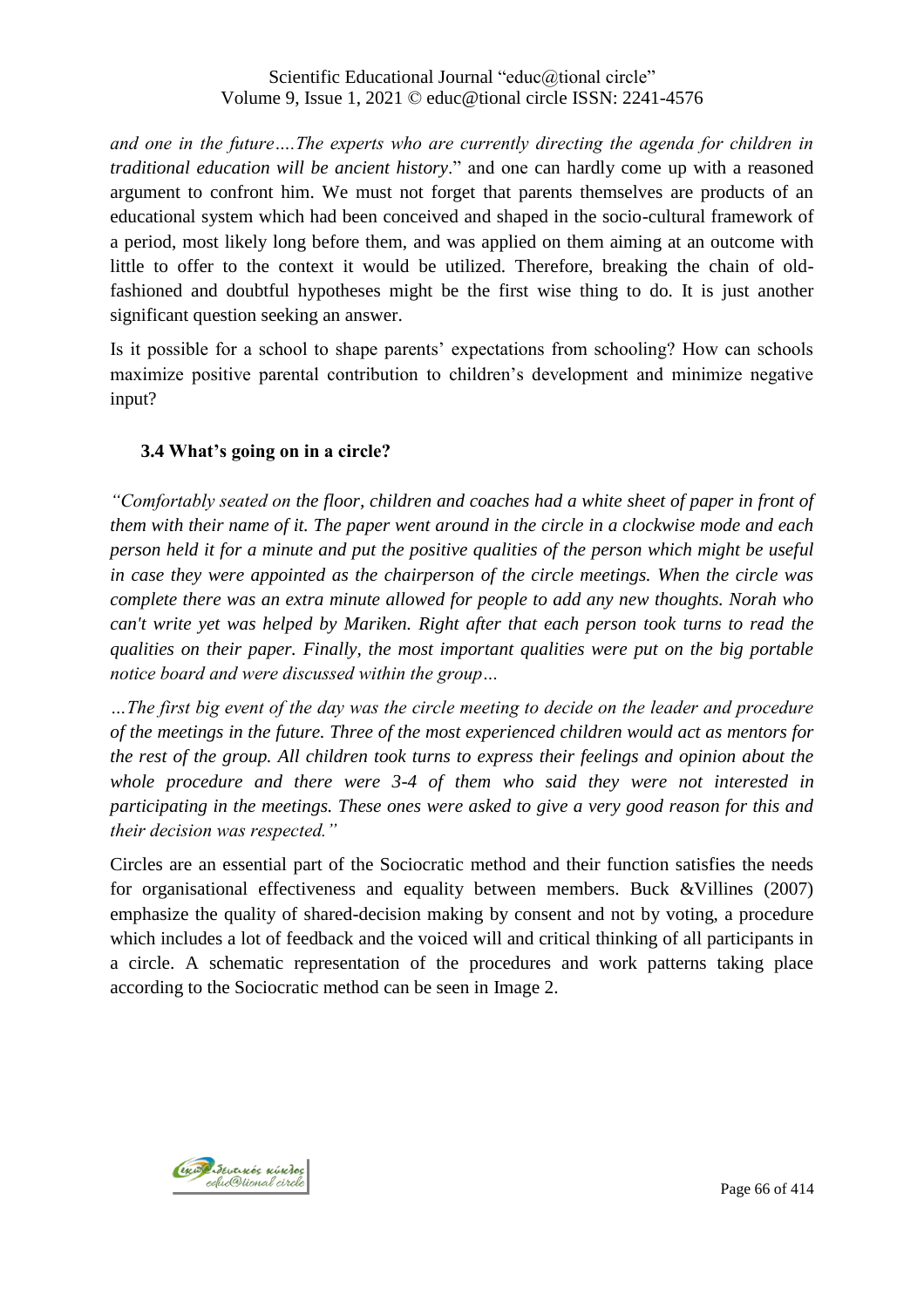

*Image 2. How circles work, from the book: "Many Voices, One Song: Shared Power with Sociocracy"*

Matters are discussed thoroughly and concrete proposals are expected. Participants are invited to convene bearing in mind that they are looking for an aim, a way to achieve it and everyone"s contribution. Consenting to a proposal means everyone"s decision to work collaboratively for the implementation of a task everybody agrees to be launched. The whole procedure prepares children for future democratic exchanges, it trains them in the diversity and tolerance pit, it teaches them how to handle their reservations, hesitations, uncertainties, doubts or discomfort in a civilized manner. But most importantly children learn that all these feelings and thoughts have their place in our world, they are welcomed because they promote life in its most colourful and rich version and disseminate the belief that all humans belong to the biggest circle, the globe.

How can schools build stronger bridges between childhood and adulthoodhelping the young generation shape and pursue a personal vision with a global positive effect?

#### **3.5 Where the world turns into a playground**

*"I asked Anja about her thoughts of having a mixed age group of children all under the same roof and asking them to follow a common daily routine. She confirmed what I had seen happening in a Finnish school I visited some years ago: older students learn to care about the wellbeing of the younger ones. They monitor, protect, share, play with them as if they shared family bonds. She also said that the same attitude is true the other way round. The little ones were worried when they saw an older student cry and they always informed the coaches if they saw something strange going on. I saw this happening when I was invited to play* 



Page 67 of 414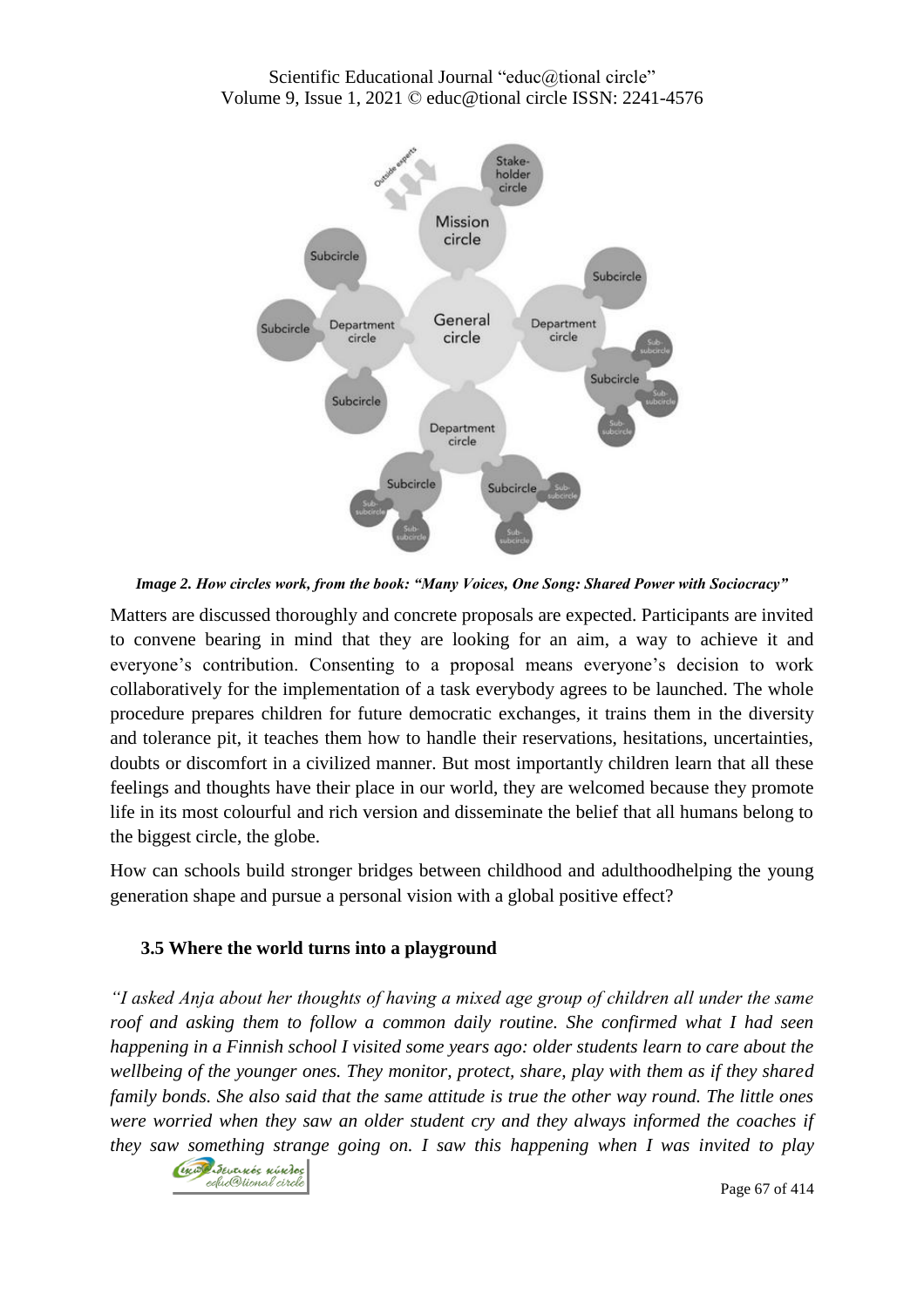*"Stratego" with a mixed age group in the nearby park. The kids were communicating so wonderfully and they enjoyed the luxury of a green park right next to their school. No coach escorted them there and there was no monitoring by an adult even though playing included running through trees and bushes next to a stream…The kids played with a lady's dogs who happened to be at the park and when the time came to return to the school everyone called for each other and made sure the whole group was safe and sound at LOS."*

Play constitutes an integral part of childhood with significant implications on their development. At the dawn of the previous century Karl Groos (in Gray, 2013) drawing from Darwin"s theory elaborated on the value of supporting and extending this innate tendency of children for the benefit of developing skills which would be useful later on in their life. Vickerius& Sandberg (2006) refer to the microsystem and mesosystem of play and their influential power on the development ecosystem of humans during childhood. Gray (2011) supports the views on the significance of play in childhood referring to observations and research conducted at Sudbury Valley. He confirms what was witnessed in this little school in the Netherlands: "The older players reminded the younger ones of what they had to do". Aren't these little reminders a scaffold for learning? Isn't this mixed-age play a source of additional care, support and responsible behavior modelling for the little ones and a how-tolead example and creativity activator for the older children?

Do our schools promote play and games for the cultivation of a culture of peace?

## **3.6 Life skills loading**

*"One of the things that impressed me the most is the fact that kids speak very good English. I grabbed the opportunity to talk to Moos today (his height and looks make me guess he is no older than 9 years old). He told me that he mastered the English language through gaming. He has been playing computer games since he was very young and been talking to his game companions (Americans, English, Norwegians) in English. I am not sure how much this jeopardised his safety but it has certainly boosted his foreign language skills! The same kid is very keen on designing trains. He has been working on a new design which he insists on sending to LEGO in Denmark and asking them to turn his design into a new Lego model. The coaches help him mail his design once it is finished (entrepreneurship on the go!)"*

 $21<sup>st</sup>$  century education has been witnessing a rise of the global interest in the development of life skills. The photo puzzle from the visited school in Image 3 sums up some of the skills in focus: entrepreneurship, collaboration, development of manual skills, collegiality, critical thinking opportunities, sharing, openness, learning with and from adults, making toys, cooking, knitting, sewing, artistic expression, creativity, ability to improvise, making a fire, making a decision, applying science, contributing to a pleasant atmosphere, knowing how to behave in a social event and many more.

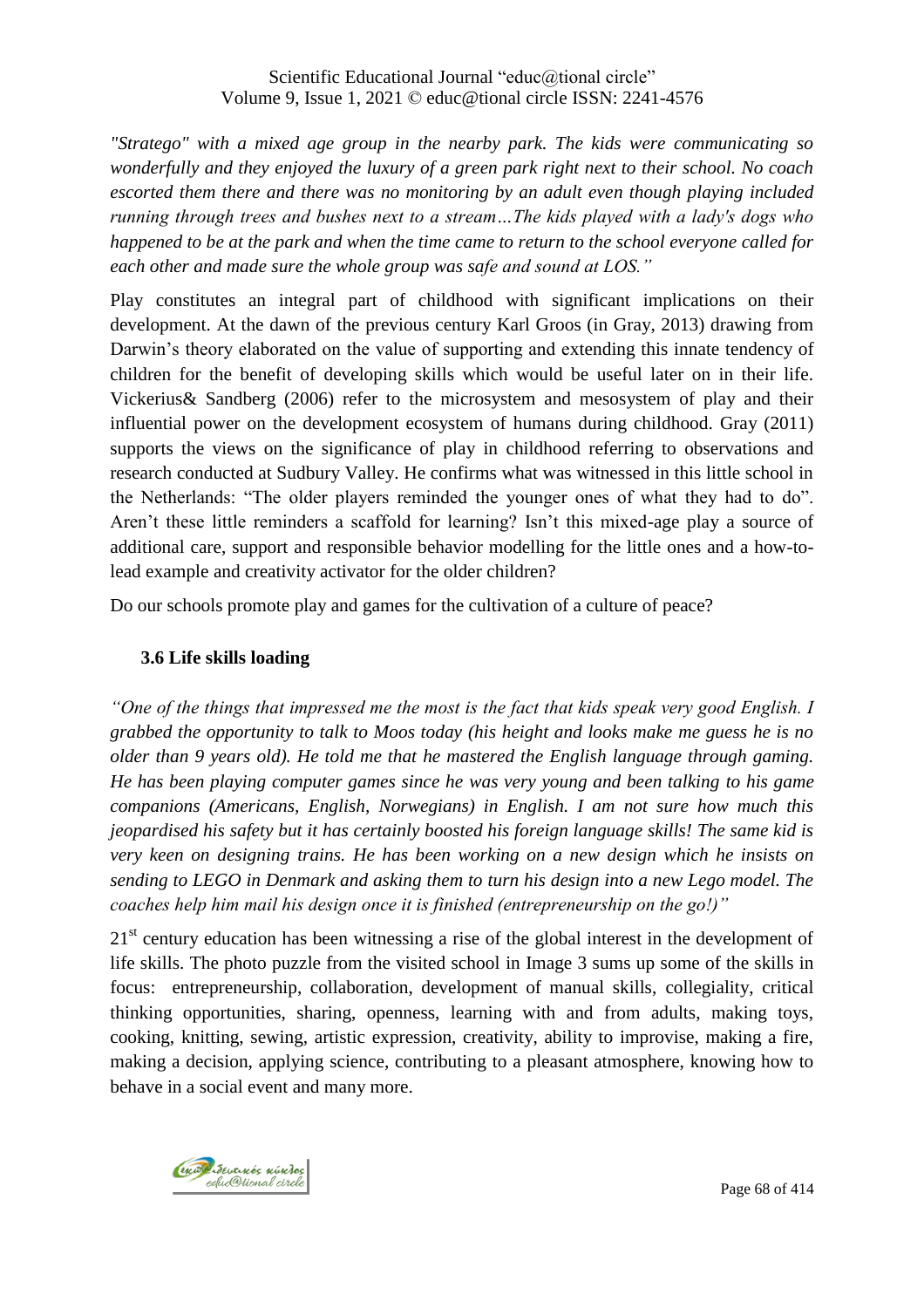

*Image 3. Scenes form life in LOS Deurne*

Students in a School of Circles do have many opportunities to learn by trying, using, tasting, applying, negotiating, failing, leading, generating, standing up for themselves. The attitude of the method towards learning and teaching, the function of circles and the increased level of autonomy students enjoy create fertile grounds for life skills development.

How can educators maximize learning to do and how does this change their role in the classroom?

## **4. What if**

 $\overline{a}$ 

Returning back to a conventional school environment after having experienced teaching in a School of Circles is a revelation moment, one of mixed feelings, tripping over disappointment, rivalling your comfort zone and known paths, rebelling against imposed decisions which limit your actions and immunize you and your colleagues against innovation initiatives but also realizing in relief that you manage to revive in the oxygen vision provides.

Centralist educational systems with strict structures and little margins for agency do not necessarily impede the implementation of ideas and methods like the ones practiced in a School of Circles<sup>4</sup>. On the contrary, they can provoke the undertaking of initiatives, no matter

<sup>4</sup> For some practical examples comprising relevant theoretical underpinning one can visit <https://www.learntochange.eu/2018/10/31/sociocracy-for-choosing-class-delegates/> and <https://www.learntochange.eu/2018/10/14/consent-decision-making-for-student-voice/>

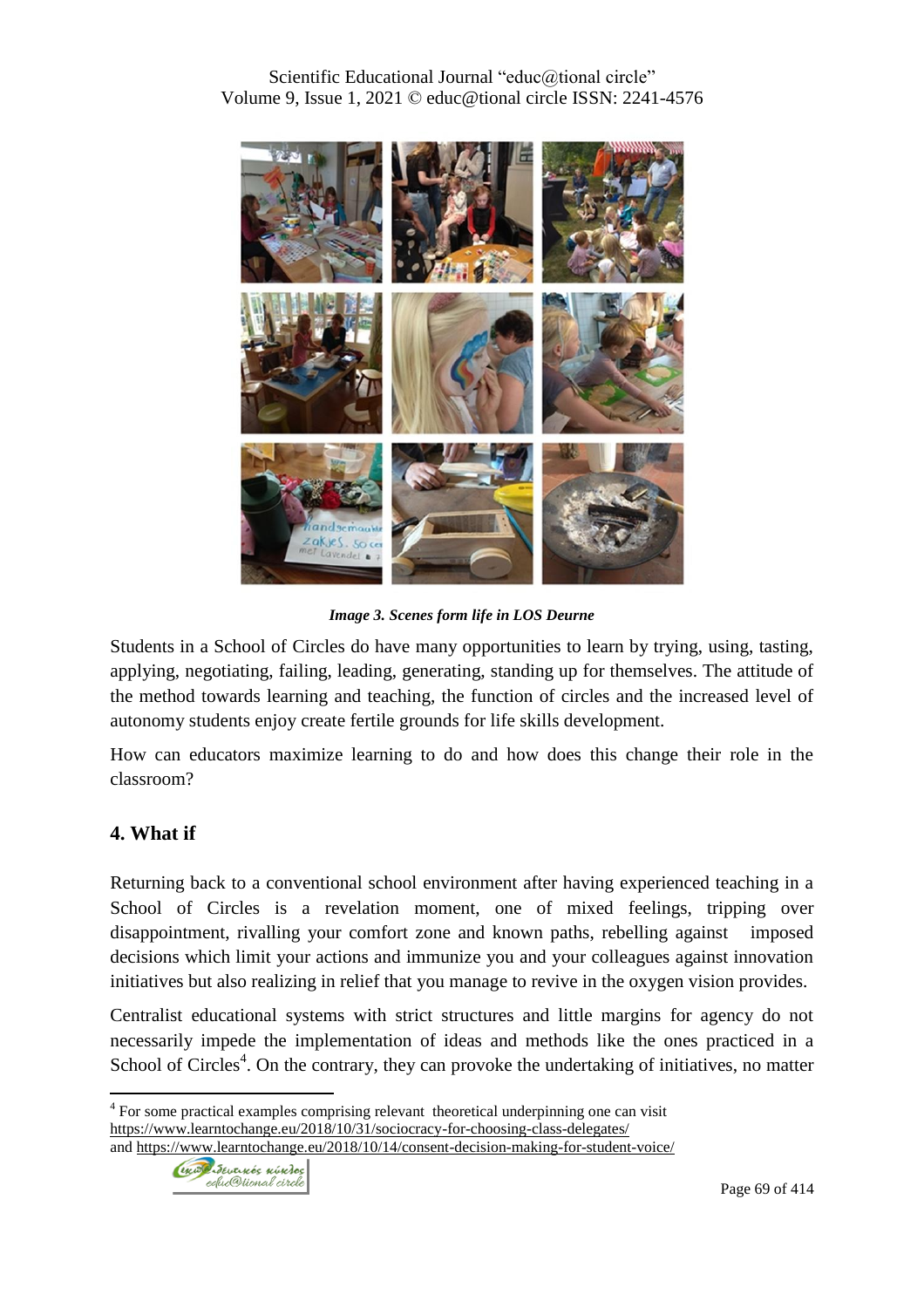how small they are, and incubate resistance to whatever undermines change. That little yet enough, freedom along with an increasing number of innovative projects and networks in European educational systems<sup>5</sup> make space for the implementation of methods and strategies like the ones seen in LOS. Teacher training and guidance should be catered for though in a systematic way while opportunities to visit and witness diverse teaching contexts like the ones offered through European funded projects should be intensified. Educators have always embraced innovations which convinced them about the outcome. Activities and projects suggesting democracy oriented approaches in schools are a fact (Council of Europe HRE & EDC campaigns and material, UNECSO"s Sustainable Development Goals) and steps towards change continue to be taken. However, societies still need time to make mature decisions about the future of education we want to offer to the next generations based on lessons we have learnt and global incidents of exclusion, hatred, discrimination and profit-driven policies.

What if we started strengthening our stance towards the reformative power of education and discussing about the possibilities in a global circle?

## **Conclusion**

Building bridges among Aristotle"s conviction about the qualities of natural curiosity and drive to explore in humans (in Morris, 2009), Emerson"s urge for respect to the pupil (Emerson, 1909) and Toffler"s arguments about the form and purpose of education over the years (Tofler, 1980), the contemporary educator is in a position to acknowledge that the need for change has a solid theoretical background it can rely on. Change takes time to complete and it surely deals with resistance. What it should not deal with however is neglect or ignorance on behalf of education stakeholders of the education ecosystem as this is structured nowadays. Defining and weighing the impact social, economic, cultural or other factors impose on educational systems is one side of the coin. Acknowledging that there are several solid proposals available to cater for or remedy any shortage and inefficiencies is the other one. What if the answer to the call for a more efficient educational vision matches the various and diverse shades of children"s educational needs? What remains is to join our voice with those who have already taken the next step forward and stand by them open-mindedly, critically and supportively for every act which can benefit the world of tomorrow. For according to them (Kordelaar et al., 2020:107) it is as simple as that:

"*We want to raise awareness of the alternatives [to education] that are available. Alternatives in which students can play a larger and more active role.Alternatives that offer* 

 $5$  "21<sup>st</sup> century skills workshops" subject is being launched in pilot schools in Greece in September 2020. Campaigns like "Free to Speak Safe to Learn Democratic Schools for All" by the Council of Europe and NGOs like the European Democratic Education Community EUDEC support educators all over Europe with their work.



 $\overline{a}$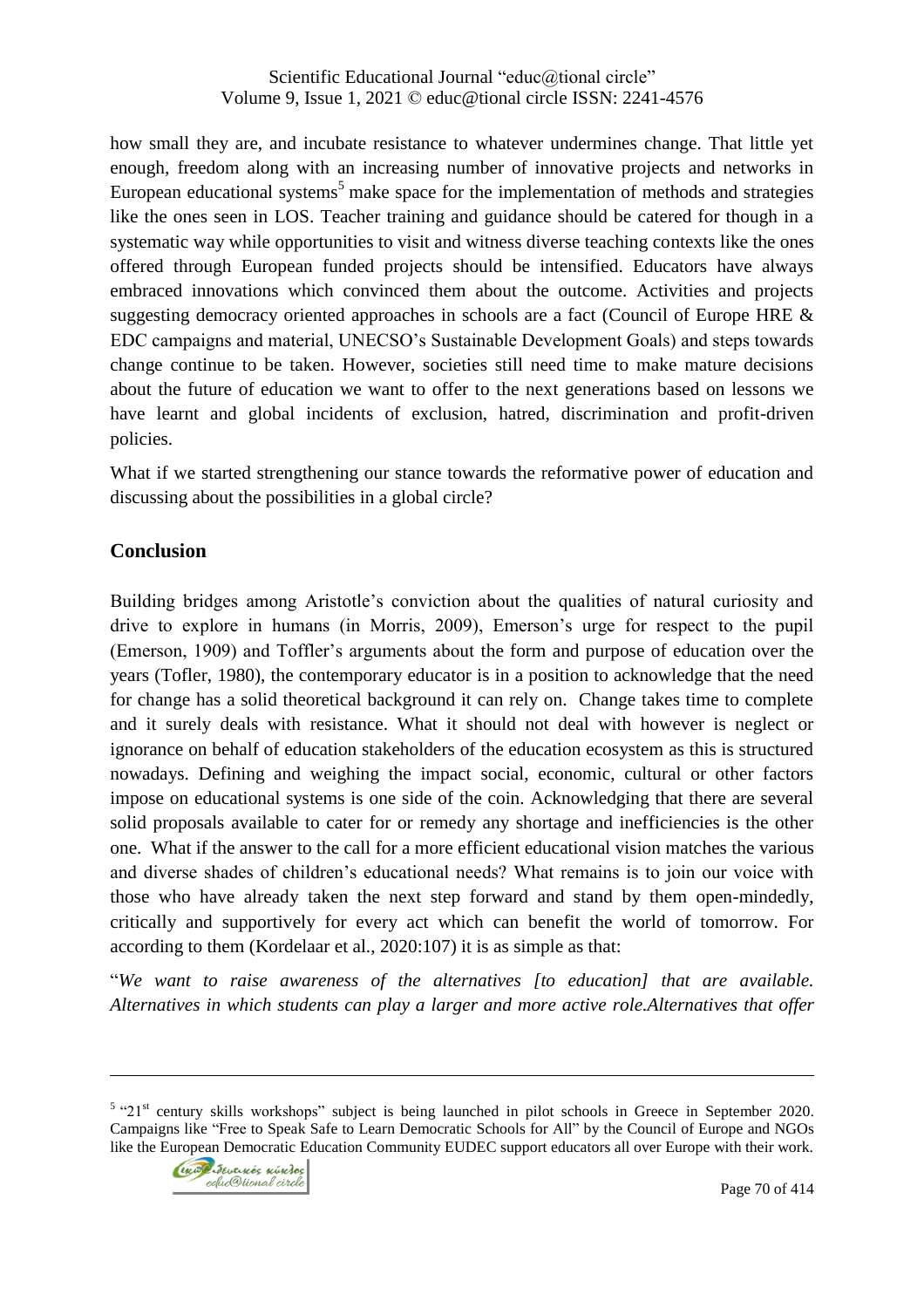*room for learning, starting from trust and authentic contact.Awareness of the possibilities from a more philosophical and holistic basis*."

#### **References**

- Buck, J., MA.,Villines, S., (2007). *We the people: consenting to a deeper democracy: a guide to sociocratic principles and methods* (1st ed). Sociocracy.info, Washington, DC
- Craft, A. (2006).Creativity in schools' education. In: Jackson, Norman; Oliver, Martin; Shaw, Malcolm and Wisdom, James eds. *Developing creativity in Higher Education: an imaginative curriculum.* London, UK: RoutlegeFalmer, pp. 19–28.
- Dyment, J., E., (2005). Green School Grounds as Sites for Outdoor Learning: Barriers and Opportunities, *International Research in Geographical and Environmental Education*, 14:1, 28-45, DOI: 10.1080/09500790508668328
- Emerson, R., W., (1909). *Education: An Essay and Other Selections*. Michigan:Houghton Mifflin.
- Gray, P. (2011). The special value of children's age-mixed play.*American Journal of Play*, 3(4), 500–522.
- Gray, P. (2013). *Free to learn: Why unleashing the instinct to play will make our children happier, more self-reliant, and better students for life.*Basic Books.
- Gray, P., &Chanoff, D. (1986). "Democratic Schooling: What Happens to Young People Who Have Charge of Their Own Education?" *American Journal of Education* 94(2): 182–213.https://doi.org/10.1086/443842.
- Greenberg, Daniel. (2005). The pursuit of happiness: the lives of Sudbury Valley alumni. Framingham, MA : Sudbury Valley School Press.
- Greenberg, Daniel. *Outline of a New Philosophy*. Framingham, Massachussets.: Sudbury Valley School Press, 1974. (a)
- Grosvenor, I. (2012) Back to the future or towards a sensory history of schooling, *History of Education*, 41:5, 675-687, DOI: 10.1080/0046760X.2012.696149
- Guilherme, A., & Morgan, W. J. (2018).Considering the Role of the Teacher: Buber, Freire and Gur-Ze"ev.*Educação&Realidade*, 43(3), 783-798. https://doi.org/10.1590/2175- 623674790
- Harvey, D., J., Gange, A., C., Harvey, H. (2020). The unrealised potential of school grounds in Britain to monitor and improve biodiversity. *The Journal of Environmental Education* 0:0, pages 1-11.
- Hoffman, A. J. Morales Knight, L. F., & Wallach, J. (2007). Gardening Activities, Education, and Self-Esteem: Learning Outside the Classroom. *Urban Education*, 42(5), 403– 411. https://doi.org/10.1177/0042085907304909